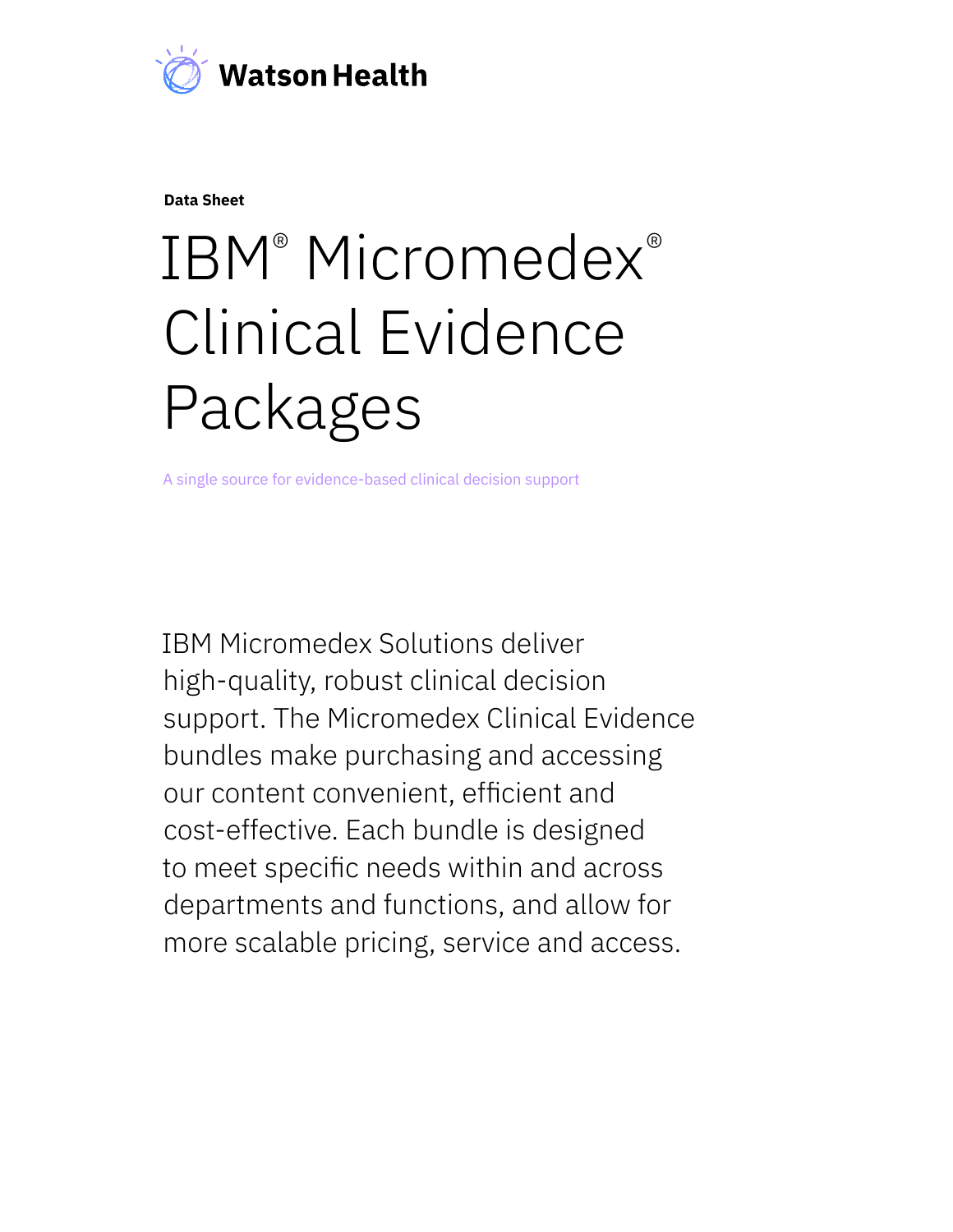

## **Standard**

Delivers the most frequently accessed Micromedex evidence including critical drug information and tools to help improve patient safety.



## **Plus**

Includes content available in the Standard Package and adds In-Depth Answers for expanded disease and condition management considerations. Also includes expanded drug interaction and IV compatibility scenarios for a complete evaluation of patient-specific considerations.



## **Premium**

The most comprehensive information set with evidence to evaluate broad patient considerations and complex clinical scenarios. Includes all content in the Standard and Plus packages and adds In-Depth Answers for all other information sets as well as comprehensive neonatal and pediatric evidence-based drug information.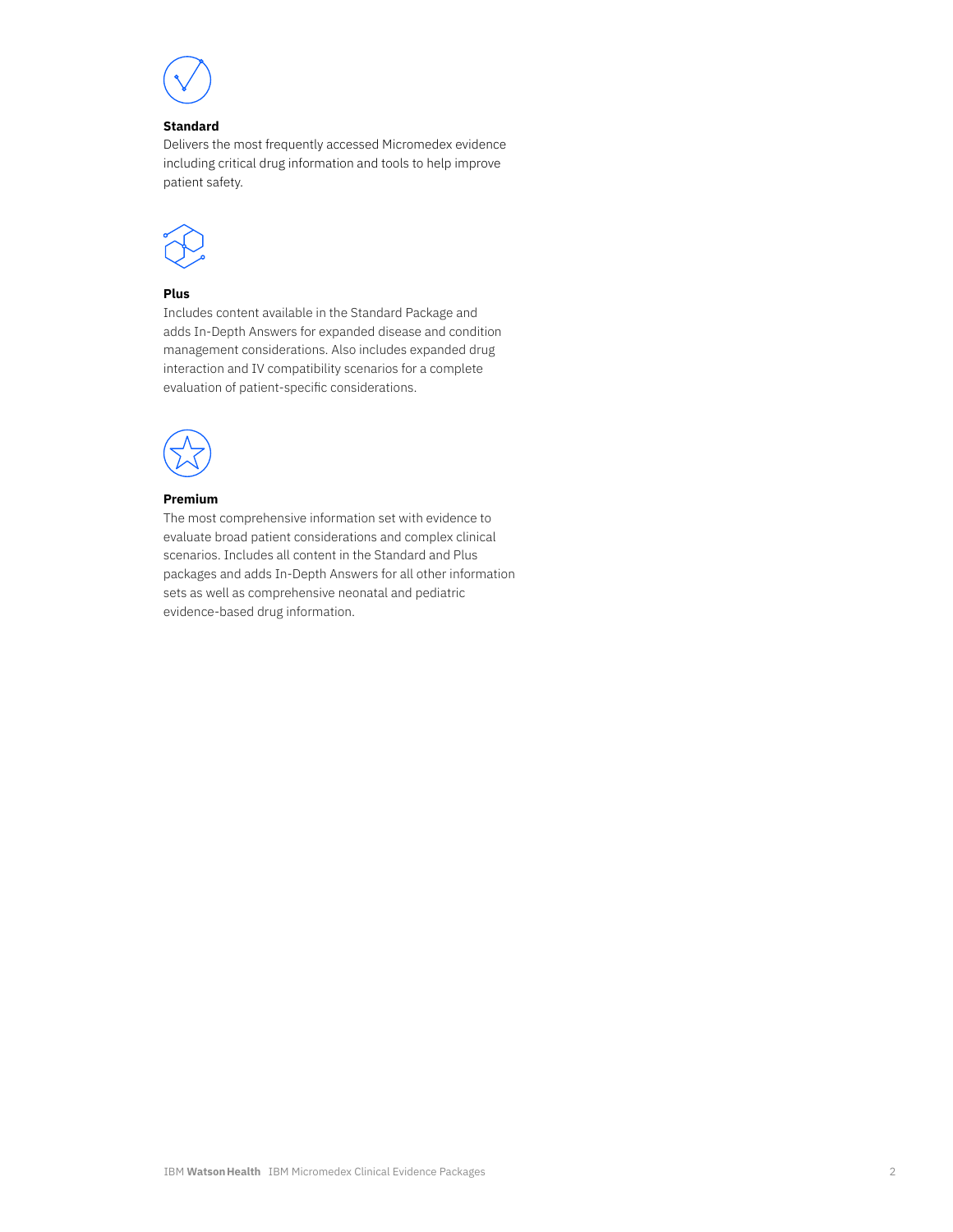# Micromedex Clinical Evidence Bundles

| <b>Modules</b>                            | <b>Key inclusions</b>                                                                                                                                                                                                                               | <b>Standard</b> | <b>Plus</b> | <b>Premium</b> |
|-------------------------------------------|-----------------------------------------------------------------------------------------------------------------------------------------------------------------------------------------------------------------------------------------------------|-----------------|-------------|----------------|
| <b>Standard Drug Information</b>          | - Quick and In-Depth drug information<br>(Micromedex® DRUGDEX® System)<br>- Drug identification<br>- Limited drug interaction (drug, food,<br>ethanol, lab, ingredient duplication)<br>- Limited IV compatibility<br>(solutions, y-site, admixture) | $\times$        | X           | $\mathsf X$    |
| <b>Expanded Drug Information</b>          | - Drug interaction (pregnancy, lactation,<br>tobacco, allergy)<br>- IV compatibility (syringe, TPN/TNA)<br>- Material Safety Data Sheets (MSDS)                                                                                                     |                 | Χ           | Χ              |
| <b>Standard Disease</b><br>Information    | <b>Ouick Answers</b><br>$\overline{\phantom{0}}$<br>Clinical checklist<br>$\qquad \qquad -$<br>- EM/GM briefs                                                                                                                                       | X               | X           | X              |
| <b>Expanded Disease</b><br>Information    | - In-Depth Answers<br>- Expanded EM/GM briefs                                                                                                                                                                                                       |                 | X           | X              |
| <b>Standard Toxicology</b><br>Information | <b>Ouick Answers</b><br>$\overline{\phantom{0}}$<br>- Clinical Effects, Range<br>of Toxicity, Treatment<br>- Tox and Drug Product Lookup tool<br>with active ingredient information                                                                 | $\times$        | X           | X              |
| <b>Expanded Toxicology</b><br>Information | - In-Depth Answers<br>- Micromedex Poisindex System<br>- Reproductive Effects module<br>- Product ID and AAPCC codes                                                                                                                                |                 |             | $\mathsf X$    |
| <b>Standard Alternative</b><br>Medicine   | <b>Ouick Answers</b>                                                                                                                                                                                                                                | $\times$        | $\times$    | $\times$       |
| <b>Expanded Alternative</b><br>Medicine   | - In-Depth Answers<br>- Alternative medicine protocols                                                                                                                                                                                              |                 |             | $\mathsf X$    |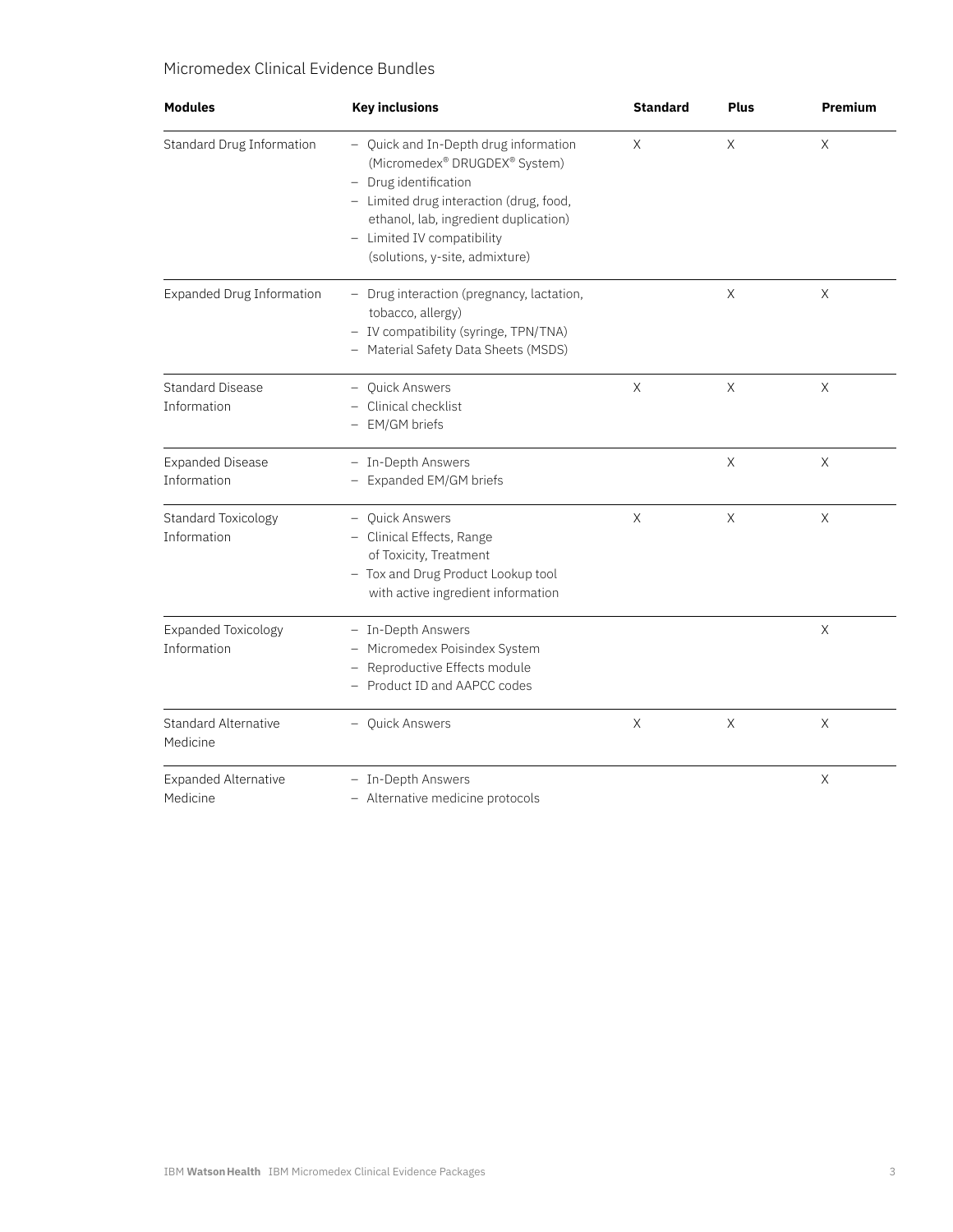# Micromedex Clinical Evidence Bundles

| <b>Modules</b>                   | <b>Key inclusions</b>                                                                                                                                                                                                 | <b>Standard</b>    | <b>Plus</b>        | <b>Premium</b>     |
|----------------------------------|-----------------------------------------------------------------------------------------------------------------------------------------------------------------------------------------------------------------------|--------------------|--------------------|--------------------|
| Lab Recommendations              | - Test ordering<br>- Test values and interpretation<br>- Test ranges                                                                                                                                                  | $\times$           | $\times$           | X                  |
| <b>Medication Instructions</b>   | - Medication instructions for patients<br>and consumers                                                                                                                                                               | X                  | X                  | X                  |
| NeoFax <sup>®</sup> & Pediatrics | Drug information<br>-<br>Dosing calculators<br>$\qquad \qquad -$<br>Enteral nutrition information                                                                                                                     |                    |                    | $\times$           |
| <b>Index Nominum</b>             | - International drug entity directory<br>- 4,700 trade names, 30,000 manufacturers<br>and 166 countries                                                                                                               | Optional<br>add-on | Optional<br>add-on | Optional<br>add-on |
| Martindale                       | Provides unbiased information<br>on drugs and related substances<br>in clinical use worldwide<br>Includes 6,700 drug monographs,<br>$\qquad \qquad -$<br>300 herbal med monographs,<br>660 disease treatment synopses | Optional<br>add-on | Optional<br>add-on | Optional<br>add-on |
| <b>Access Methods</b>            |                                                                                                                                                                                                                       |                    |                    |                    |
| <b>Integration Ready</b>         | HL7 InfoButton                                                                                                                                                                                                        | X                  | Χ                  | X                  |
| Mobile App (iOS/Android)         | Ouick Answers For all included modules                                                                                                                                                                                | Χ                  | $\times$           | X                  |

\*Some content not available in all markets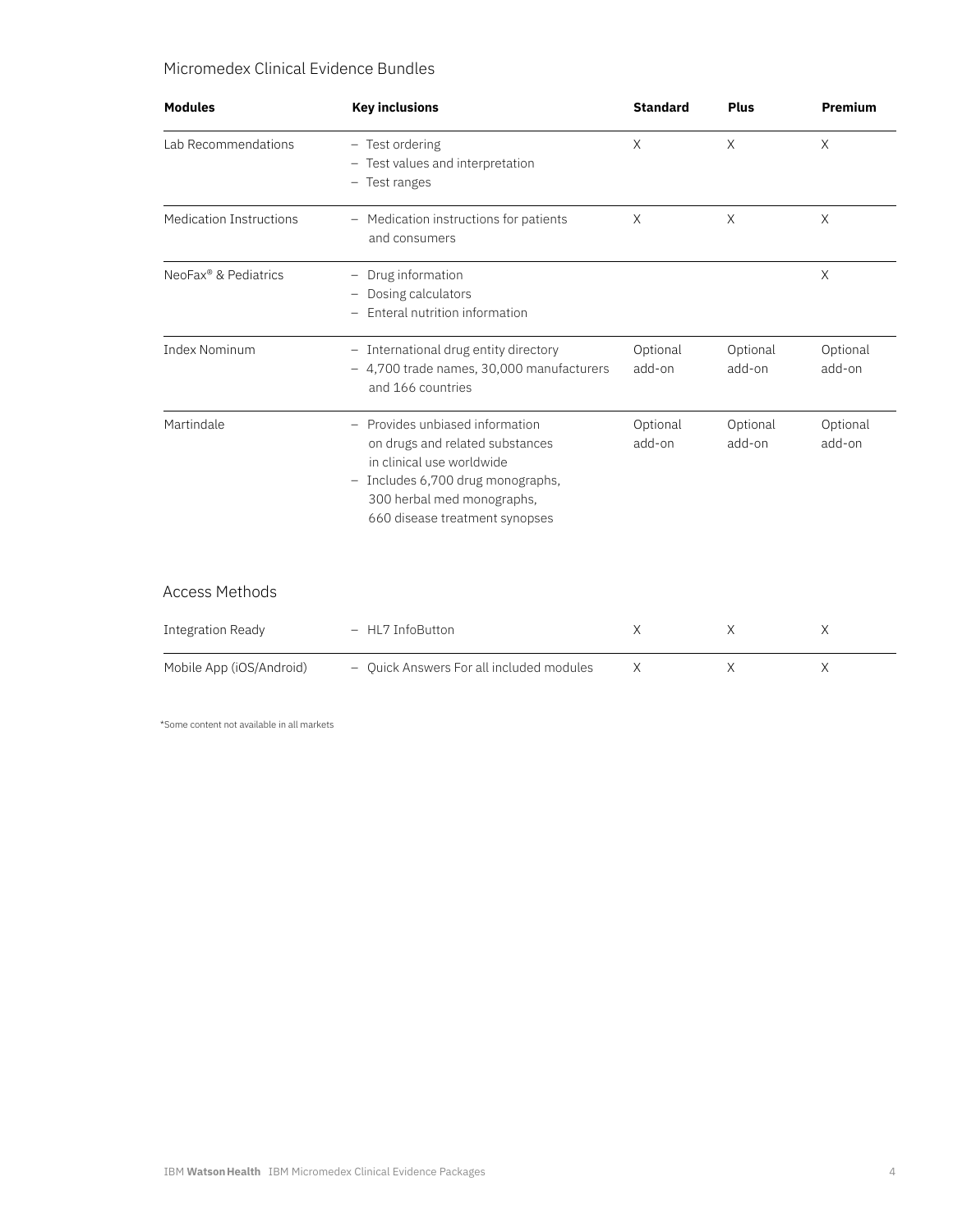# Micromedex Clinical Evidence Bundle Modules

## **Drug information for medication safety (Standard):**

Extensively referenced, objective content covering dosage, therapeutic use, known cautions, comparative efficacy, approved and off-label indications, pharmacokinetics, clinical applications, as well as drug identification tools.

#### **Expanded:**

- Complete IV compatibility, drug interaction screening and drug identification
- MSDS

## **Disease and Condition Management (Standard):**

Current treatment-of-choice information, which can be used by clinicians to help them minimize treatment errors, reduce treatment costs and help avoid unnecessary tests.

#### **Expanded:**

- Acute and chronic disease management data
- Procedure and treatment information
- Protocol checklist for enhanced patient safety
- Lab recommendations including interpretations, values, and ranges
- Emergency medicine and general medicine information

#### **Lab Recommendations**

Resources to support interpretation of lab results, ranges, test methodology and more.

#### **Medication Instructions**

Provides drug information in patient-friendly language. Includes cautions and warnings, and dosage notes.

#### **Toxicology Management (Standard):**

Identifies and provides ingredient information for hundreds of thousands of commercial, pharmaceutical and biological substances, including more than 1,700 detailed management/ treatment protocols discussing clinical effects, treatment, range of toxicity, differential diagnoses, pitfalls and more.

## **Expanded:**

- Access to the most critical toxicology information
- Pinpoints essential data including clinical effects, treatment and range of toxicity
- Access to Reproductive Effects module, including in-depth reviews on full-range health effects of chemicals and substances in reproductive contexts, as well detailed information on common teratogenic agents

#### **Alternative Medicine Standard:**

A single-source guide for integrating herbal and other alternative therapies a patient may be using with conventional medicine to provide a full range of options.

#### **Expanded:**

- Comprehensive information on alternative medicines and therapies
- Alternative medicine protocols
- Royal Pharmaceutical Society herbal medicine content

## **NeoFax and Pediatrics**

Evidence-based drug information, age and indication-specific drug-dosing calculators, and enteral formula nutritional information for the neonatal and pediatric populations. This solution is designed to help clinicians enhance medication safety and efficacy in the care of these vulnerable patients.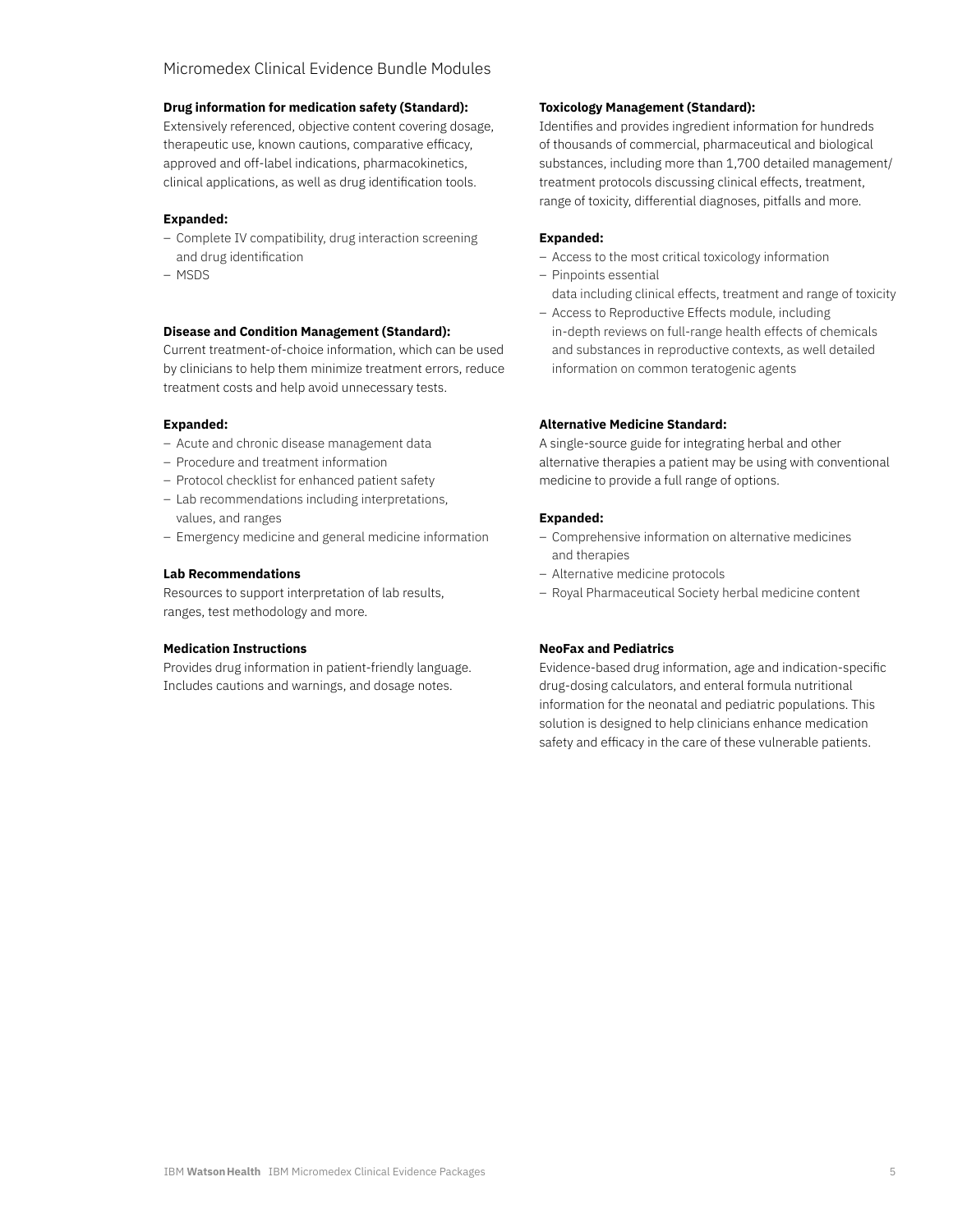# Optional Solutions

## **Martindale**

Provides unbiased information on drugs and related substances in clinical use worldwide. Entities covered includes, but are not limited to, selected investigational and veterinary drugs, herbal and complementary medicines, pharmaceutical excipients, vitamins and nutritional agents, and vaccines.

### **Index Nominum**

Provides an international drug entity directory, edited by the Wissenschaftliche Verlagsgesellschaft Stuttgart. Index Nominum provides expansive guidance on the international pharmaceutical market to further support international patients and research capabilities.

#### **Formulary solutions**

Designed to help you eliminate the need for formulary books, save you time in managing and distributing your formulary information, fulfill distribution guidelines, deliver prescriptions faster and access drug pricing to make decisions based on costs.

## Micromedex content when and how you want to receive it

IBM Micromedex Suite of Solutions content is also accessible through a variety of delivery methods including:



## **Micromedex with Watson for Mobile Browsers**

Gain access to all of IBM Micromedex with Watson content right from your mobile device or tablet.

Other delivery methods:

- Context-specific content retrieval via web services using HL7 standard APIs.
- Embedded content options, including data files (flat files) for uploading into the host system(s).
- Micromedex® Search Accelerator allows users to search Micromedex clinical evidence solutions directly from multiple locations within your web browser.
- Professional search widget allows users to search Micromedex clinical evidence solutions directly from multiple locations within your intranet.

\*Additional delivery options are available